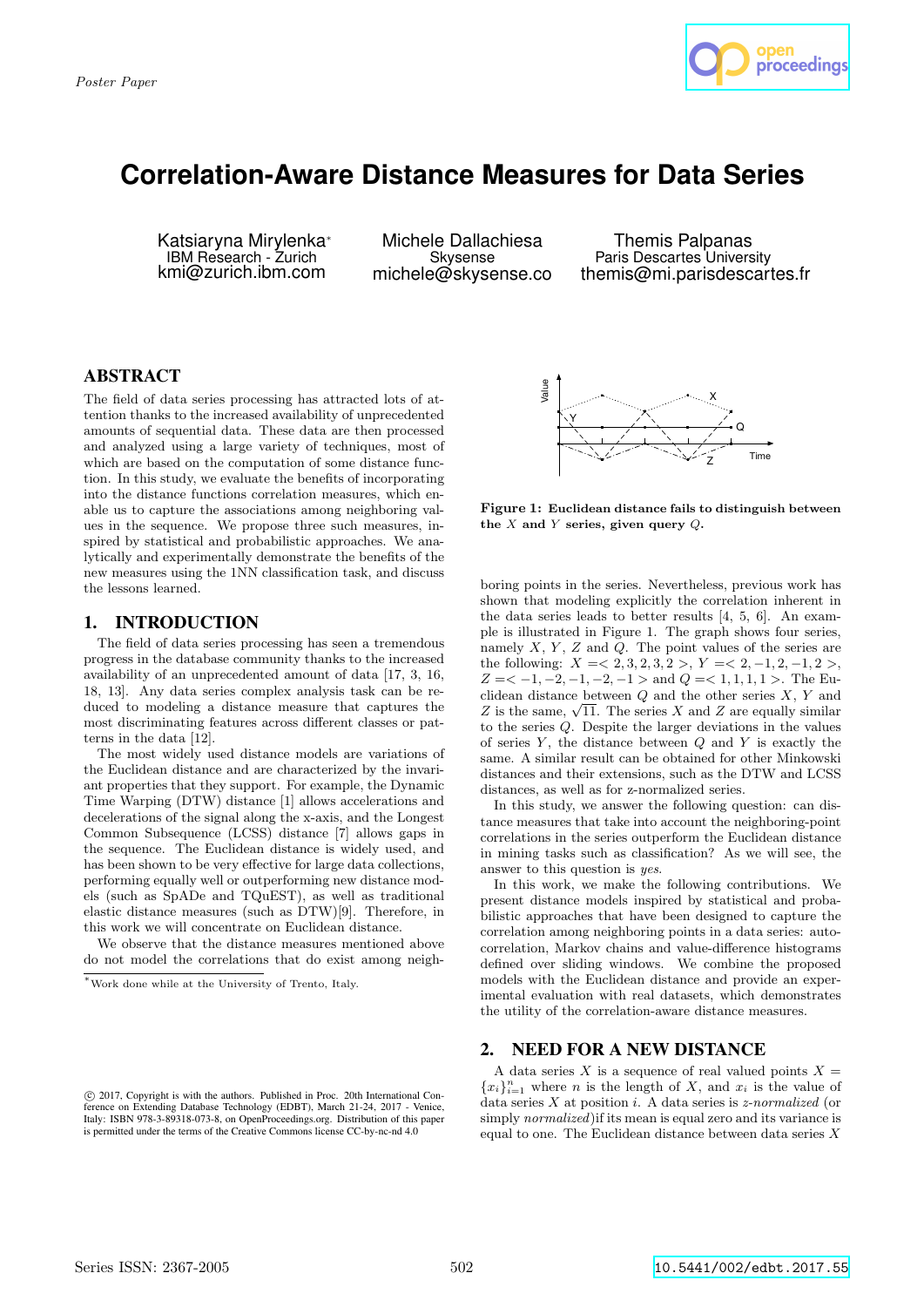and Y is defined as follows:  $D_{Eucl}(X, Y) = \sqrt{\sum_{i=1}^{n}(x_i - y_i)^2}$ . Though it is very efficient in many applications, euclidean and euclidean-like distances cannot capture correlations among neighboring data points in the sequence.

We note that the Euclidean distance between two series  $X$ and Y, formally denoted by  $D_{Eucl}(X, Y)$ , is invariant to two transform rules as defined below. First, a pair of corresponding points  $x_i$  and  $y_i$  can be swapped with any other pair of points  $x_i$  and  $y_i$ ,  $i \neq j$  without any change in the distance value. For example, the Euclidean distance between series  $X = \langle 1, 2, 3, 4 \rangle$  and  $Q = \langle 5, 6, 7, 8 \rangle$  does not change if we swap the second and the fourth values (obtaining series  $X' = <1, 4, 3, 2 >$  and  $Q' = <5, 8, 7, 6 >$ , respectively), though the new series are obviously not the same.

Second, the value of the Euclidean distance does not change when new values  $x'_i$  and  $x'_j$  are assigned respectively to points  $x_i$  and  $x_j$ , where  $x'_i$  and  $x'_j$  satisfy the following condition:

$$
(x_i - y_i)^2 + (x_j - y_j)^2 = (x'_i - y_i)^2 + (x'_j - y_j)^2
$$

Consider for instance, the Euclidean distance between series  $Q = \{0, 0, 0, 0\}$  and  $X = \{5, 5, 5, 5\}$  is the same to the Euclidean distance between the series Q and  $Y = \{4.3563, 5.5698,$ 4.3563, 5.5698}. The Euclidean norm distance for both pairs  $Q, X$  and  $Q, Y$  is 10, while the shape of the series is drastically different.

We conclude that Euclidean distance fails to capture important semantics of data series, as shown in the above examples. In contrast, the correlation-aware distance measures presented in Section 3 aim to reveal such differences.

## 3. PROPOSED DISTANCE MEASURES

In this section we introduce and describe four distance measures which take into account the correlations among neighboring points in the series.

#### 3.1 Autocorrelation Distance (ACD)

The distance measure based on autocorrelation coefficient is not new, it comes from the statistical domain and is widely exploited in a data mining community [10]. In this work, we calculate the autocorrelation vector  $R = \{r(\tau)\}_{\tau=1}^n$ , which consists of autocorrelation coefficients  $r(\tau)$  with different lags up to n:  $r(\tau) = \frac{E[(x_t - \mu)(x_t + \tau - \mu)]}{\sigma^2}$ ,  $\mu$  is a mean and  $\sigma^2$ is a variance of a data series  $\overline{X} = x_i$ . The distance between two series is defined as the Euclidean distance between their autocorrelation vectors. The length of aoutocorrelation vector  $n$  is a training parameter.

#### 3.2 Markovian Distance

Markovian models are commonly used to capture correlations among points of a data series. A Markov chain of order  $k$  is a sequence of random variables, which satisfy the Markovian property that the current state of the chain depends only on the previous  $k$  states. In our study, we consider Markov chains with alphabet size  $m = 32$ , and treat the order as a parameter, which we need to estimate during the training phase. For the testing phase, we estimate a transition probability matrix  $M$ , which characterizes a Markov chain by estimating the conditional probabilities of the query  $X$ . We do this by looking across the series and first calculating the frequencies of all sequences of length  $k$ and  $k + 1$ , and then calculating all the conditional probabilities:  $M(x_{t-k}, x_{t-k+1}..., x_t) = Pr[x_t | x_{t-1}, ..., x_{t-k}] =$ 

 $\frac{Freq[x_t, x_{t-1},...,x_{t-k}]}{Freq[x_{t-1},...,x_{t-k}]})$ , where  $t = k+1,...,n$ , *n* is the length of the series. We then identify the nearest neighbor, that is, the series  $Y$  with the highest probability of being generated by the model of the query series:

$$
Pr(y_1, ..., y_n | M) = Pr[y_1, ..., y_k] \prod_{t=k+1}^{n} M(y_{t-k}, ..., y_t), \quad (1)
$$

where  $Pr[y_1, ..., y_k]$  is the initial state of the Markov chain. In order to avoid the accumulation of machine error caused by the multiplications in Equation 1, we calculate the log of the probabilities:

$$
\log Pr(y_1, \dots, y_n | M) \sim \sum_{t=k+1}^n \log[M(y_{t-k}, y_{t-k+1}, \dots, y_t)].
$$
\n(2)

This leads to a natural distance measure, which is a probability that one sequence is generated using a model of another sequence. As  $\log Pr$  defined by Equation 2 is a similarity measure, the distance between  $X$  and  $Y$  can be defined as  $-\log Pr$ . Note that this distance can also be efficiently computed in an online setting, where streaming series for very large alphabet sizes should be compared, using Conditional Heavy Hitters [15, 14] for estimating the most significant elements of the transition probability matrix.

## 3.3 Local Distance Distribution (LDD)

In this section, we propose the Local Distance Distribution (LDD), a ranking function that is based on the distribution of Euclidean distances determined on sub-sequences from candidate series  $X_i$  and query  $Q$ .

Given a series  $X_i$ , let  $X_i^{[a,b]}$  be the sub-sequence of  $X_i$ between positions a and b. Let  $W_h(X_i, w)$  be the content of the sliding window on series  $X_i$  of length w whose first point is  $x_h$ , i.e.,  $W_h(X_i, w) = \langle x_h, ..., x_{h+w-1} \rangle$ . The set of distance samples between  $X_i$  and  $Q$  is denoted by  $D(Q, X_i)$  and is defined as:  $D(Q, X_i) = \{Euclidean(W_h(X_i, w), W_h(Q, w))$ :  $h \in \{1, ..., n-w+1\}$ , where  $Euclidean(X_i, X_j)$  denotes the Euclidean distance between series  $X_i$  and  $X_j$  and n is the length of the series.  $D(Q, X_i)$  is a set of pairwise point distances along the series  $Q$  and  $X_i$ . Let  $H_i$  be the equi-width histogram composed of B buckets that summarizes the distance values in  $D(Q, X_i)$ .

Given two series  $X_i$  and  $X_j$ , the probability that a random distance value  $d_i \in D(Q, X_i)$  is lower than a random distance value  $d_j \in D(Q, X_j)$  can be estimated as follows:  $Pr(d_i \, < d_j) = \sum_{b=1}^{B} H_{i,b} \sum_{l=b+1}^{b} H_{i,l}$ , where  $H_{i,l}$  is the value of the *l*th bucket of the equi-width histogram  $H_i$ . We can now introduce the probability for a candidate series  $X_i$ to be the nearest neighbor to a query series  $Q$  as:

$$
PNN(X_i, Q) = \prod_{j \neq i} Pr(d_i < d_j),\tag{3}
$$

where  $d_i$  and  $d_j$  are two random distance values from  $D(Q, X_i)$ and  $D(Q, X_j)$ , respectively. The function  $PNN(X_i, Q)$  is a ranking function that can be used to implement a nearest neighbor classifier.

#### 3.4 Using the Proposed Methods

Using the Euclidean distance for 1NN classification leads to the fastest and simplest classification. In this work, we combine Euclidean distance with the proposed techniques for 1NN classification: when the discrimination confidence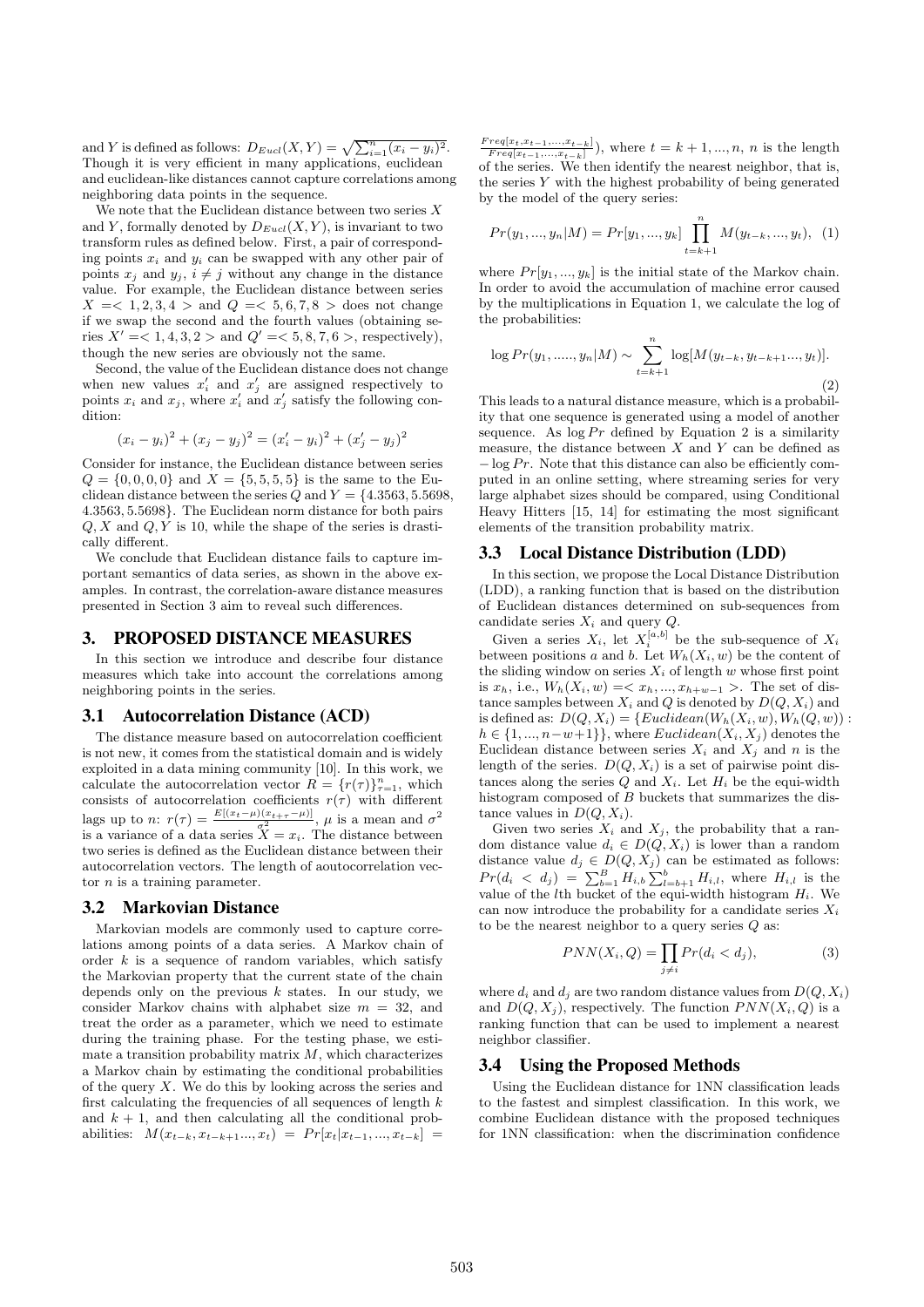of the Euclidean distance is low, then we switch to using our techniques. In this way, we aim to combine the speed of Euclidean with the accuracy of the proposed techniques.

Given an oracle, we can choose to use our techniques only when Euclidean fails. In practice though, we have to predict when this will happen. We use the following strategy for this classification failure prediction [8]. First, we compute a confidence value based on the distances to the two nearest neighbors belonging to two different classes:  $Conf = 1 - \frac{d_i}{min_{i \neq j} d_j}, d_j = \min\{dist(Q, X_j)|j \in C\}.$  Then, we use the proposed distance measures when this confidence value is below some threshold. Our experiments show that the accuracy of this prediction is slightly above 75%, and fairly robust for thresholds between 0.2-0.8.

## 4. EXPERIMENTAL EVALUATION

We compare our methods to the simple and widely-used Euclidean distance for the 1NN classification task. We report the F1 measure:  $F1 = 2 * \frac{precision * recall}{precision * recall}$ , with precision =  $\frac{tp}{tp+fp}$  and recall =  $\frac{tp}{tp+fn}$ , where tp, fp and fn represent true positives, false positives, and false negatives, respectively. Precision and recall are calculated for each class separately, and their arithmetic mean is used to calculate the mean F1 value.

We use 43 UCR datasets with normalized series of different lengths from several domains [11].

#### 4.1 Results

In the first set of experiments, we perform a sanity check by comparing the accuracy of using the proposed distance measures in a 1NN classifier, against the accuracy of a random classifier. The results, depicted in Figure 2, show that all three methods consistently outperform the random classifier (i.e., points above the diagonal). This is especially true for the case where (with the help of an oracle) we use the three proposed methods only when Euclidean distance fails to identify the correct class (i.e., square green points).

We now focus on the performance of the ACD distance, shown in Figure 3. As mentioned in Section 3.1, the autocorrelation function is a cross-correlation of a data series with itself within a given time lag. The resulting autocorrelation vectors are then used to compute the Euclidean distance between the series. Figure 3(a) shows that the ACD distance assisted by failure-prediction performs better than Euclidean only for some of the datasets (i.e., points above the diagonal). Failure-prediction is used in the way described in Section 3.4, where we predict (with a less than perfect accuracy) the cases that the Euclidean-based classification fails. A close look at the experimental results reveals that ACD significantly improves the classification accuracy for several datasets. One such dataset is Trace, for which the classification accuracy with ACD is 100%, while the Euclidean distance based classification has an accuracy of only 76%.

Figure 3(b) shows that switching to ACD when we know for sure that the Euclidean distance will fail leads to a remarkable improvement in accuracy. Thus, using a perfect oracle for predicting failure of Euclidean distance based classification and then switching to ACD based classification shows significant accuracy improvement for all 43 datasets.

Classification based on the proposed Markovian distance uses the transition probability matrix for each query data series in order to capture the correlation among adjacent points in the sequence. This transition probability matrix is used to find the series of the training set, which is the most likely to be generated by the query model. Since estimating the Markov model requires data series with discrete values, we used iSAX2.0 [2] to generate 32 discrete states for our data series. The experiments focus on the effect of the order of the Markov chain on classification accuracy. Our cross validation experiments showed that the transition matrix for chains of order 3 gives the best performance for most datasets (though some datasets produce better cross validation results when using different orders). Based on this, we used Markov chains of order 3 for the rest of our experiments with the Markovian distance.

Figure 4(a) shows that the Markovian method with failureprediction outperforms the Euclidean distance in 20 datasets. Moreover, switching to the Markovian distance only when Euclidean truly fails (i.e., failure prediction with a perfect oracle) results in a significant improvement in almost all the datasets (refer to Figure 4(b)). This improvement signifies that the Markovian distance is able to capture semantics embedded in the series, which the Euclidean distance fails to uncover.

Finally, we turn our attention to the LDD distance. This method uses a series of distances calculated using a sliding window over the query series  $Q$  and each series  $X_i$  in the dataset. The distribution of the resulting sliding window based distances is represented as a histogram. We then calculate the joint probability of each  $X_i$  being the nearest neighbor (i.e., the corresponding LDD value is the smallest). Maximizing this probability gives us the most probable class  $C_i$  for a query Q. The sliding window sizes were set independently for each dataset, and were selected during the training phase by maximizing F1.

Figure 5(a) depicts the results of the comparison between the combination of LDD with Euclidean (i.e., LDD is used when Euclidean is predicted to fail), and Euclidean. As with the other two proposed measures, the methodology that uses the LDD distance is able to outperform Euclidean in some, but not all datasets we tested. Once again, when the failure of the Euclidean distance based classifier can be perfectly predicted, then the advantage of switching to the LDD measure is significant for all datasets.

# 5. CONCLUSIONS

In this work, we argued about the utility of taking into account the correlations inherent among neighboring values of a sequence, when designing distance measures for data series. We proposed three different measures that are correlation aware, based on autocorrelation, Markov chains, and the subsequence distance distributions.

Our preliminary experimental results with 43 real datasets show that these more complex distance measures have the potential to compute distances more accurately, as demonstrated using the 1NN classification results. This result is explained by the fact that they can effectively encode information about the sequentiality of the points in a data series, which is completely ignored by the Euclidean distance.

In our future work, we plan to conduct more detailed experiments for the characterization of the performance behavior of the proposed distances, as well as new ones. Moreover, we will study in depth the problem of when to use the correlation-aware measures, and how to combine them with other distance measures. This proves to be a critical